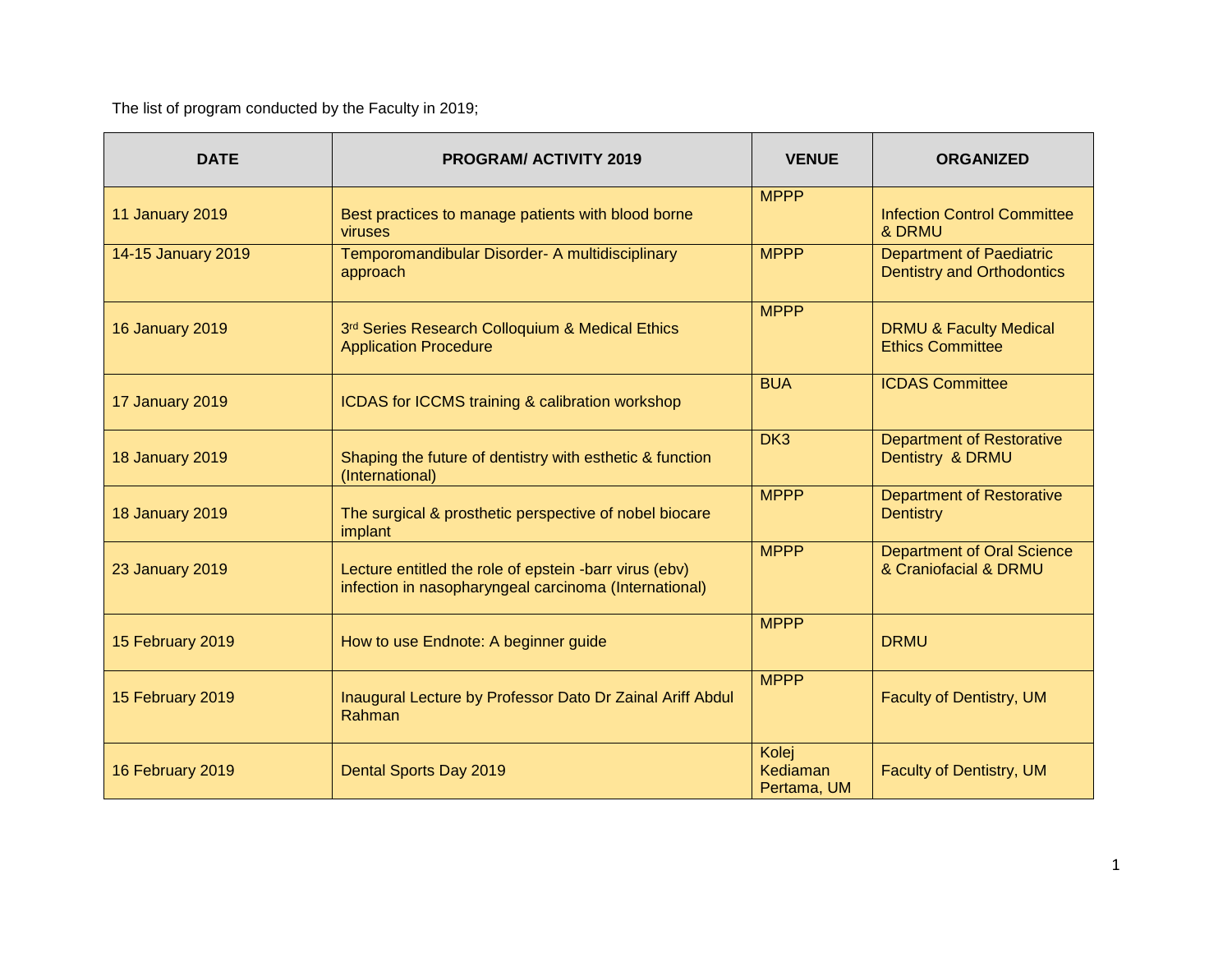| 27 February 2019     | Authenticity and Reproducibility of Research Output:<br><b>Impact on Society and Industry</b>           | <b>MPPP</b>                                              | <b>DRMU</b>                                                                    |
|----------------------|---------------------------------------------------------------------------------------------------------|----------------------------------------------------------|--------------------------------------------------------------------------------|
| 4 March 2019         | <b>Student Election Day 2019</b>                                                                        | <b>BUA &amp; Block</b><br>D, Faculty of<br>Dentistry, UM | <b>Student</b>                                                                 |
| 6 March 2019         | <b>Dental Student Scientific Conference 2019</b>                                                        | <b>BUA</b>                                               | <b>Faculty of Dentistry, UM</b>                                                |
| 15 March 2019        | Special session with various UM Deputy of Deans of<br>Research                                          | <b>Faculty</b><br><b>Meeting Room</b>                    | <b>DRMU</b>                                                                    |
| 20 March 2019        | <b>TRGS Brainstorming Session</b>                                                                       | <b>Faculty</b><br><b>Meeting Room</b>                    | <b>DRMU</b>                                                                    |
| 21 March 2019        | <b>Bruker JPK Biological Atomic Force Microscopy</b><br>Workshop 2019                                   | <b>MPPP</b>                                              | BTRG, BRL, DRMU & Crest<br>& Bruker                                            |
| <b>29 March 2019</b> | Patient & Family Centeredness in Cancer Communication                                                   | <b>MPPP</b>                                              | <b>Cluster &amp; DRMU</b>                                                      |
| 30 March 2019        | 4 <sup>th</sup> Emergency Basic Life Support 2019                                                       | <b>MPPP</b>                                              | <b>EBLS Committee &amp; DRMU</b>                                               |
| 2 April 2019         | Workshop: Deciphering guided biofilm therapy:<br>management of periodontal disease and peri-implantitis | <b>MPPP</b>                                              | <b>Department of Paediatric</b><br>Dentistry and Orthodontics &<br><b>DRMU</b> |
| 15 April 2019        | Caries Management Pathways - Recent developments in<br><b>Paediatric Dentistry</b>                      | <b>MPPP</b>                                              | <b>Department of Paediatric</b><br>Dentistry and Orthodontics &<br><b>DRMU</b> |
| 26 April 2019        | Launching of the Faculty Bus                                                                            | <b>Chancellery &amp;</b><br>Faculty                      | <b>Faculty of Dentistry</b>                                                    |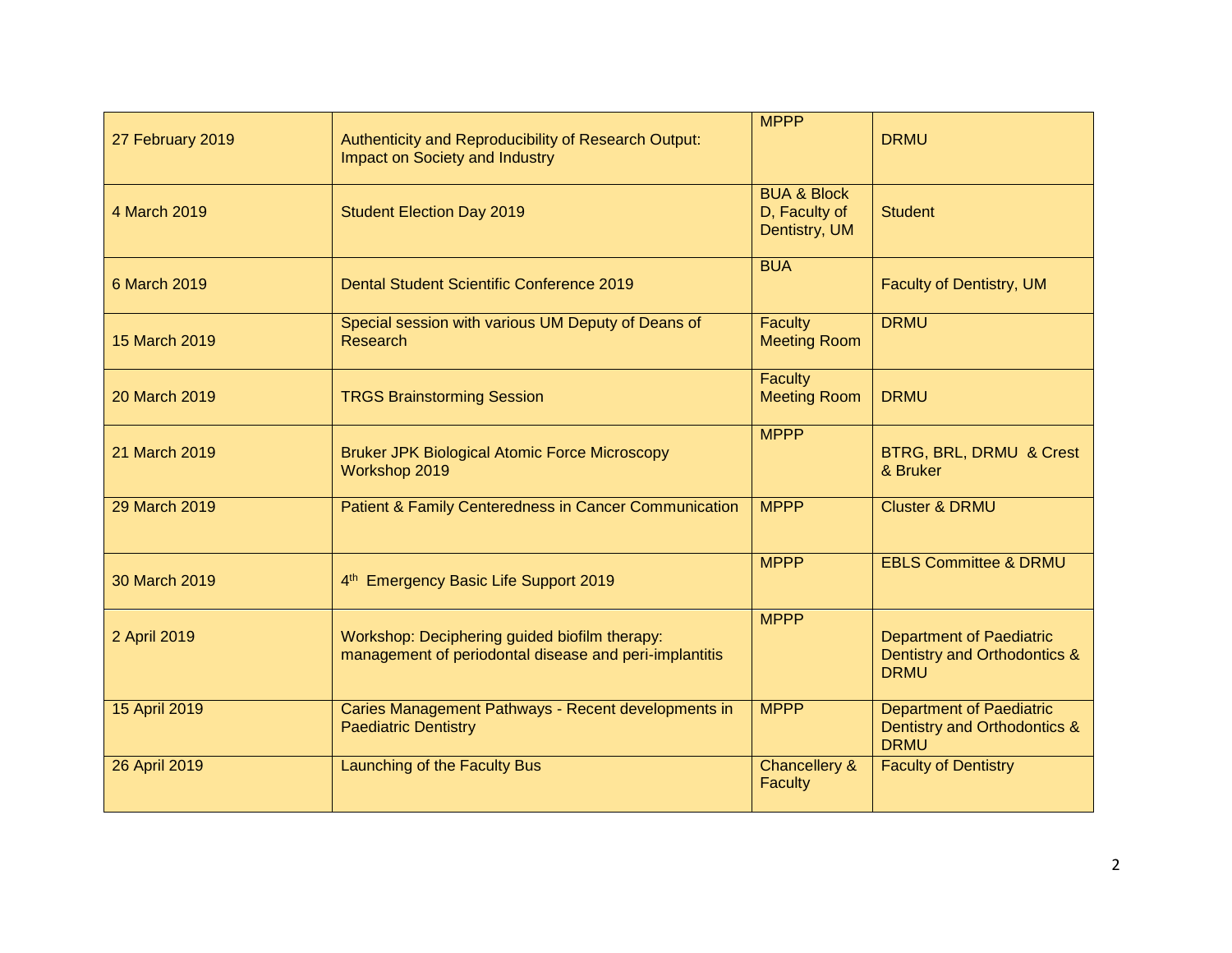| 29 April 2019 | Forum: Rights and responsibilities of an author                                                                                          | <b>MPPP</b>                      | <b>DRMU</b>                                                                                                                      |
|---------------|------------------------------------------------------------------------------------------------------------------------------------------|----------------------------------|----------------------------------------------------------------------------------------------------------------------------------|
| 2 May 2019    | MSC exosomes as a cell-free regenerative therapy for<br>temporomandibular joint osteoarthritis                                           | <b>MPPP</b>                      | <b>OMFCS &amp; DRMU</b>                                                                                                          |
| 21 May 2019   | Seminar title: Dental Implants for Removable Partial<br><b>Dentures</b>                                                                  | <b>MPPP</b>                      | <b>Department of Restorative</b><br>Dentistry, UM                                                                                |
| 11 June 2019  | Suction Effective Mandibular Complete Denture - Dr.<br>Fumiaki Yamazaki & Dr. Takeshi Funae                                              | <b>MPPP</b>                      | <b>Department of Restorative</b><br>Dentistry, Faculty of Dentistry<br>& Oriental Wellcare Group<br>(OWG)                        |
| 12 June 2019  | Next Level Up In Dental Management : Oral GumHealing<br>& Coating Agent. - Dr. Nedunchelian Vengu                                        | <b>MPPP</b>                      | <b>Department of Restorative</b><br>Dentistry, Faculty of Dentistry<br>& Pharmaniaga                                             |
|               | Gengigel & High Molecular Weight Hyaluronic Acid - Mr.<br><b>Rajis Santhirasegar</b>                                                     | <b>MPPP</b>                      | <b>Department of Restorative</b><br>Dentistry, Faculty of Dentistry<br>& Pharmaniaga                                             |
| 21 June 2019  | Posterior Direct Resin - Based Composite Restoration -<br>Challenges and Clinical Performance - Prof. Martin J<br><b>Tyas</b>            | <b>MPPP</b>                      | <b>Department of Restorative</b><br>Dentistry, Faculty of Dentistry                                                              |
|               | Less but more: Integrating and contextualising the dental<br>sciences - Lessons from the Dundee experience, by Dr<br><b>Andrew Mason</b> | <b>MPPP</b>                      | <b>Department of Restorative</b><br>Dentistry, Faculty of Dentistry<br>& Department of Oral<br><b>Science &amp; Craniofacial</b> |
| 9 July 2019   | <b>Periodontology Classification Masterclass</b>                                                                                         | <b>Armada Hotel</b><br><b>PJ</b> | <b>Periodontology Scientific</b><br><b>Meeting Committee</b>                                                                     |
| 10 July 2019  | <b>Public Lecture:</b><br>Lecture 1: Patient Centred Management of Periodontol<br><b>Disease</b>                                         | DK <sub>3</sub>                  | <b>Department of Restorative</b><br><b>Dentistry</b>                                                                             |
| 12 July 2019  | <b>Public Lecture:</b><br>Lecture 2 : Periodontal Regeneration Biological<br><b>Background &amp; Clinical Perspectives</b>               | DK <sub>3</sub>                  | <b>Department of Restorative</b><br><b>Dentistry</b>                                                                             |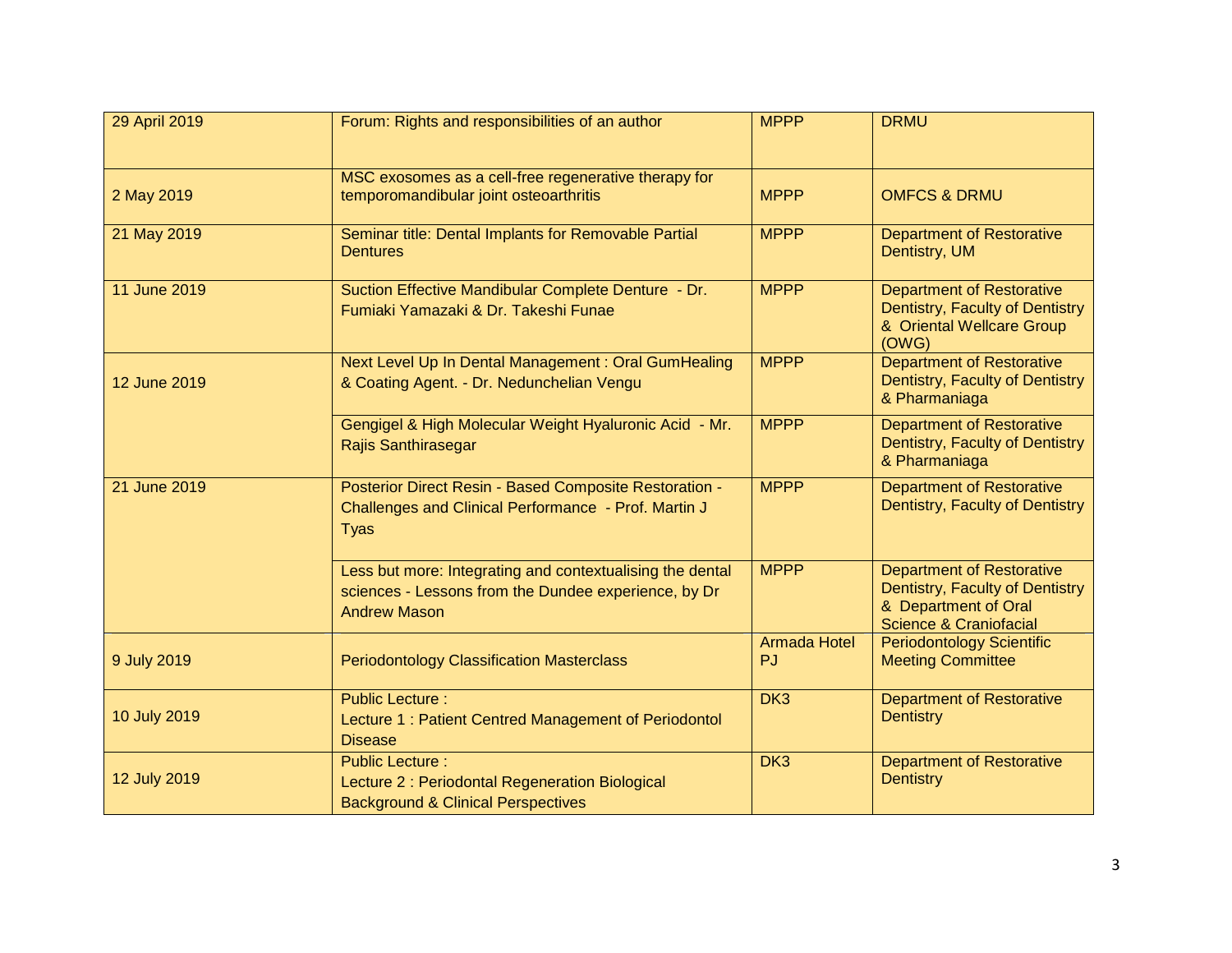| 24-25 July 2019        | <b>Dental Research Open Day</b>                                                                                                                                        | <b>Faculty of</b><br><b>Dentistry UM</b>     | DRMU & Research Lab                                                                                                                                          |
|------------------------|------------------------------------------------------------------------------------------------------------------------------------------------------------------------|----------------------------------------------|--------------------------------------------------------------------------------------------------------------------------------------------------------------|
| <b>6 August 2019</b>   | Full Mouth/ CMD Rehabilitation Utilizing Edelweiss<br>Veneer & Occlusion - VD                                                                                          | <b>BUA</b>                                   | Edelweiss & Department of<br><b>Restorative Dentistry</b>                                                                                                    |
| 7-9 August 2019        | Paediatric Dentistry Conference 2019: Face, mouth,<br>genes & broken teeth in children,                                                                                | <b>Auditorium</b><br><b>Hashim</b><br>Yaacob | <b>Department of Paedatric</b><br>Dentistry & Orthodontics,<br>UM in partnership with<br><b>Department of Paediatric</b><br>Dentistry, Hospital Sg<br>Buloh. |
| 24 August 2019         | Restorative Day Symposium: Sports Dentistry to Enhance<br>Performance                                                                                                  | Auditorium<br><b>Hashim</b><br>Yaacob        | <b>Department of Restorative</b><br><b>Dentistry</b>                                                                                                         |
| <b>26 August 2019</b>  | Membership examination in prosthodontics, endodontics<br>& periodontics workshops                                                                                      | <b>Orthodontics</b><br>Learning<br>Space     | <b>Department of Paediatric</b><br>Dentistry and Orthodontics &<br><b>Royal College of Surgeons</b>                                                          |
| 10 September 2019      | <b>White Coat Ceremony</b>                                                                                                                                             | <b>BUA</b>                                   |                                                                                                                                                              |
| 26 September 2019      | Lecture 1: Trends and paradigms: Challenges for the next<br>generation of dentists<br>Lecture 2: Ridge preservation: Indications and techniques<br>AP Dr. Stephen Chen | DK <sub>3</sub>                              | Fac of Dentistry & Alumni<br><b>Assoc</b>                                                                                                                    |
| 18 - 19 September 2019 | Postgraduate Conference/ Seminar 2019                                                                                                                                  | Auditorium<br><b>Hashim</b><br>Yaacob        | Postgrad society & DRMU                                                                                                                                      |
| 2 October 2019         | 1st Research Café - CCDRG                                                                                                                                              | Lobby,<br>Subway                             | <b>DRMU &amp; CCDRG</b>                                                                                                                                      |
| 4 October 2019         | "Periodontal and Peri-Implant Diseases and Conditions<br>2017"                                                                                                         | <b>MPPP</b>                                  | <b>Department of Restorative</b><br>Dentistry, Faculty of Dentistry<br>Universiti Malaya                                                                     |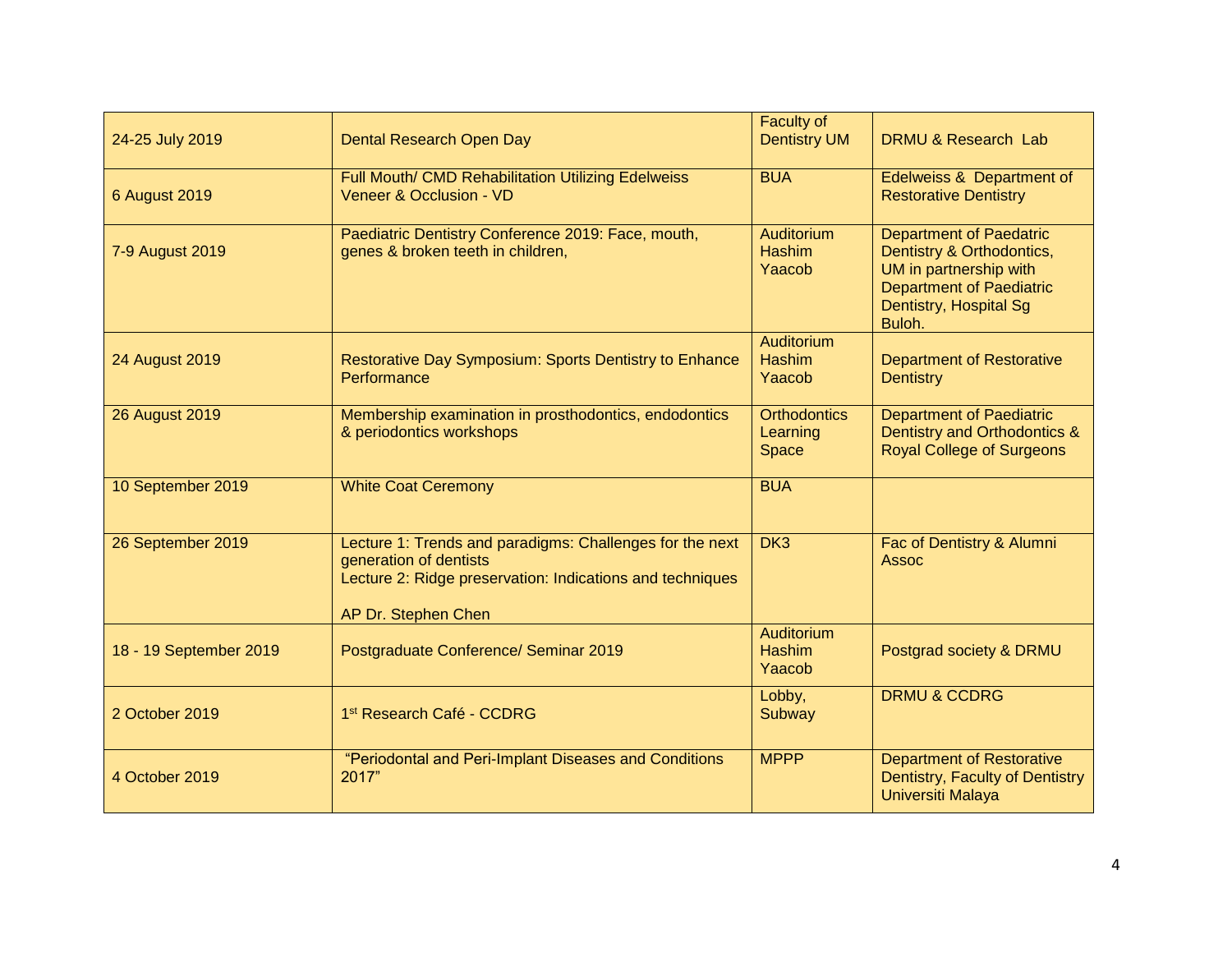| 5-6 October 2019      | <b>Suction Effective Mandibular Complete Denture (SEMCD)</b>                            | <b>MPPP</b>         | <b>Department of Restorative</b>                                      |
|-----------------------|-----------------------------------------------------------------------------------------|---------------------|-----------------------------------------------------------------------|
|                       |                                                                                         |                     | Dentistry, Faculty of Dentistry<br>& Oriental Wellcare Group<br>(OWG) |
| 10 October 2019       |                                                                                         |                     |                                                                       |
|                       | Digital Workflow, 3D Simulation & Analysis<br>(Bone Movement/Device simulation, FEA)    | DK <sub>3</sub>     | <b>OCRES &amp; 3Dgens</b>                                             |
| 17 October 2019       | 3D Design (CAD/CAM) - Medical Devices and<br>Prototyping                                | DK <sub>3</sub>     | <b>OCRES &amp; 3Dgens</b>                                             |
| 24 October 2019       | 3D Print anatomical model via FDM & DLP                                                 | DK <sub>3</sub>     | <b>OCRES &amp; 3Dgens</b>                                             |
| 25 October 2019       | Seminar: Digital Slide Scanner Application                                              | <b>MPPP</b>         | <b>RDL &amp; Innovz</b>                                               |
| 31 October 2019       | Digital Workflow, 3D Simulation &<br>Analysis<br>(Bone Movement/Device Simulation, FEA) | DK <sub>3</sub>     | <b>OCRES &amp; 3Dgens</b>                                             |
| 2 November 2019       | 4th International Dental Physiology Quiz                                                | <b>BUA</b>          | <b>DENSOC</b>                                                         |
| 4 November 2019       | Non-Surgical Management of Periodontal Disease and<br>Peri-Implantitis                  | MPPP & DK3          | <b>Discipline of Periodontology</b>                                   |
| 7 November 2019       | 3D Design (CAD/CAM) - Medical Devices and<br>Prototyping                                | DK <sub>3</sub>     | <b>OCRES &amp; 3Dgens</b>                                             |
| 17 - 23 November 2019 | Launching of Mouth Cancer Awareness Week (MCAW)<br>2019 with a MCAW Walkathon           | <b>Dataran DBKL</b> | <b>OCRCC</b>                                                          |